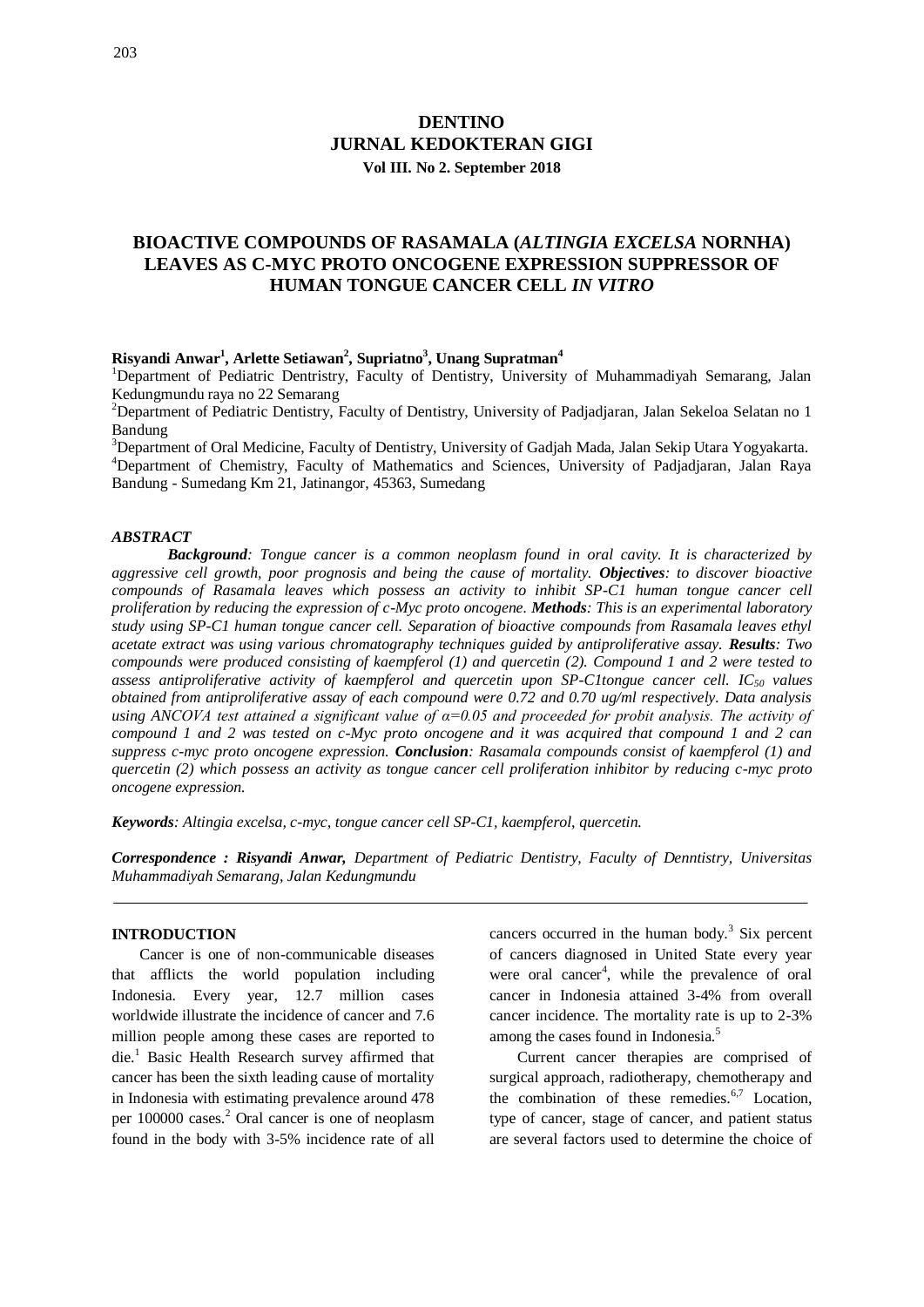therapy. Recently, the use of chemotherapy has frequently became the choice of cancer therapy, including oral cancer which commonly has a small size  $\langle$  <2cm) and an inaccessible location. It is a type of treatment which utilize chemical compounds to act directly on cancer cell but shows equivalent side effect as other treatments. There is an evidence from prehistoric era where humans already used plant extract as the treatment of diseases. As much as 60% of world population depend on traditional medicine and 80% of them are found in developing countries. $8$  Herbal medicine plays significantly in the development of synthetic drugs. It is reported that 60% of anticancer drugs and 75% of infectious disease drugs released in 1981-2002 were obtained from natural products.<sup>8</sup> This attracts the interest of many researchers to study about natural products, including those derived from plants.<sup>8</sup>

One of plant families which often studied for anticancer therapy is *Hamamelidaceae*. Several plants from *Hamamelidaceae* family had been studied and showed anticancer activity such as *Liquidambar styraciflua*<sup>9</sup> , *L. formosana*<sup>10</sup>, and *Corylopsis coreana* Uyeki. <sup>11</sup> Rasamala (*Altingia excels* Nornha) is a plant classified in the family of *Hamamelidacae* and the genus of *Altingia*. It is found only in Asia and grows in tropical plateau areas especially in West Java mountains.<sup>12</sup> Rasamala leaves has been used by Indian community as antipiretic drug, vitality drug, antiinflammatory drug and cough medicine.<sup>12</sup> Meanwhile, Rasamala leaves are commonly used as cough medicine and abdominal treatment amongst West Java community.<sup>12</sup> Kanjilal *et al*. conducted a study using volatile compounds which isolated from Rasamala leaves. It is obtained that Rasamala leaves compounds were comprised of monoterpen as the main compound and sesquiterpen as minor component.<sup>12</sup> Another study conducted by Sharma and Joshi proclaims that Rasamala sap can be used as leukoderma medicine on skin.<sup>12</sup> Close taxonomy in plants such as being classified in one family or one genus can result in the similarity of bioactive compounds and activities.<sup>13</sup> Thus, it is expected for Rasamala leaves (*Altingia excelsa* Nornha) to obtain the same compounds which possess anticancer activity like other plants from *Hamamelidacae* family. Based on scientific review, there has been no evidence

reporting about anticancer activity of Ramasala plant compounds. Hence, this becomes the basis for the researchers to conduct this study.

The study of drug derived from natural products which contain chemical compounds and biological properties pharmacologically is an important basic research to discover the effect and its functions. One of the methods used for the development of this study is through the isolation of compounds which is guided by biological testing. Biological testing-guided isolation is a common methodological approach conducted to isolate chemical compound which chastity are monitored through chromatography method and its biological activity is defined by various suitable tests. The discovery of anticancer drug is directed not only to increase selectivity and safety but also to decrease side effect on normal cell. Identification of anticancer agent other than using ethno botany and phytochemical review can be based on cytotoxic investigation in vitro. Antiproliferative assay in vitro can be advanced to observe cellular and molecular level of antiproliferative activity upon molecular target.

Cell proliferation activity is controlled by signal transduction and amplification from receipted environment of cell membrane receptor.<sup>14</sup> It is initiated by the binding between ligands and growth factor receptors on cell surface. One of growth factors contributed in cell proliferation is Fibroblast Growth Factor (FGF). The activation of FGF signal transduction occurred when FGF ligands bind FGF receptors (FGFRs) on cell surface. FGF binding initiate FGFRs dimerization and autophosphorylation from tyrosine residues in intracellular area.<sup>15,16</sup> FGF signal can proceed through Retrovirus-Associated DNA Sequence (RAS/MAPK) which started when RAS binds GTP as a catalyzed reaction by guanine nucleotide exchange factors (GEFs). RAS will activate c-Raf proto oncogene serine/threonine protein kinase to induce the phosphorylation and activation of mitogen activated protein kinase (MAPK) pathway.<sup>16,17</sup> Extracellular signal regulated kinase (ERK) 1/2 is a serine/threonine kinase protein which activated through MAPK pathway. Its activation occurred in the presence of serine and threonine amino acid phosphorylation residues on ERK 1/2 protein by upstream protein, namely Raf. After activated by Raf, ERK 1/2 protein will be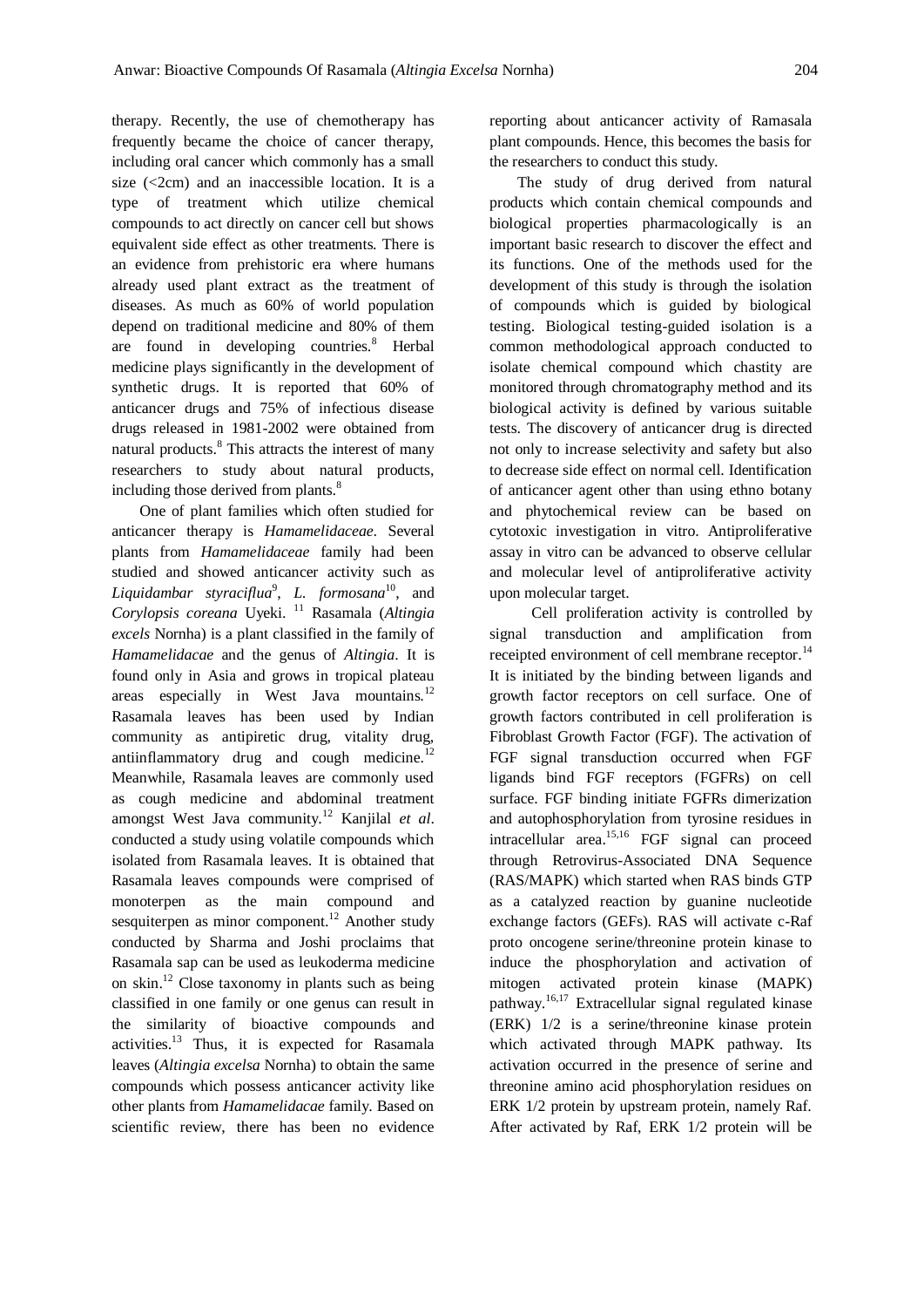translocated into nucleus to continue signal transduction process and results in the change of specific protein transcription activity.<sup>14</sup> ERK  $1/2$ plays an important role in the regulation of proteincoding gene expression which functions in cell proliferation, life defense and cell differentiation.<sup>18</sup> It also induces the phosphorylation and the activation of c-Myc, c-Jun and c-Fos which play their roles in the activation of several protein coding gene related to proliferation of the cell. c-Myc protein promotes cell growth by increasing protein-coding transcription, such as cyclin  $D<sup>19</sup>$  It is a protein-coding gene which has a role in increasing G1-CDK activity through the formation of G1-CDK protein complex. G1-CDK protein complex is a protein produced from the binding of Cyclin D1 to CDK4 which functions as a checkpoint in cell cycle so that cell in G1 stage can go to S stage and cell proliferation can occured.<sup>14</sup> This study aims to discover the chemical compounds of Rasamala (*Altingia excelsa* Nornha) plant which can inhibit SP-C1 cancer cell proliferation through the reduction of c-myc proto oncogene expression in vitro.

## **MATERIAL AND METHOD Materials and Tools**

This study had obtained ethical clearance letter from KEPK FK UNPAD NO 170/UN6.C3.3.2/KEPK/PN/2013. The sample used was Rasamala leaves from Wayang Windu mountains, Pangalengan, Bandung and determined at Plant Taxonomy Laboratorium, Department of Biology, Mathematics and Science Faculty, University of Padjadjaran. Study subject was Supri's Clone 1 (SP-C1) human tongue cancer cell. It is a cancer cell isolated from the lymph nodes of tongue cancer patient, originated from intermediate squamous cell carcinoma which not yet invade muscular tissue.<sup>20</sup> Chemical materials and tools include various solvents, silica gel and common glass tools used in laboratory of organic chemical material. Materials and tools used for activity assay were DMEM, DMSO, trypsine-EDTA, c-Myc assay kit (R&D Systems-USA), ELISA microplate reader (BioRed-Jepang), 96-wells plate (Iwaki-Jepang), 15 mL and 50 mL volumetric flask (Eppendoff-Germany), waterbath (Eyele-Japan), multi-channel micropipette (Effendorf-Germany), incubator 37 $\mathrm{^{\circ}C\text{-}5\%~CO^2}$  (Sanyo-Japan), electronic digital scale (Metler-Swiss), Laminary Flow (Sanyo-Japan), spiritus lamp, microscope (Nikkon Eclipse-Japan), and Camera (Sony-Japan).

### **Rasamala leaves Extraction**

Dried Rasamala leaves (2.5 kg) were macerated using ethanol in room temperature for 24 hours and the macerate was refilled for three times. Macerate was then concentrated by rotary evaporator to produce thick methanolic concentrate. Thick methanolic macerate was then dissolved in water and partitioned using n-hexane to produce n-hexane extract and water. n-hexane extract was separated and concentrated using rotary evaporator to produce thick n-hexane extract. Water layer then partitioned using ethyl acetate to produce ethyl acetate extract and water. Ethyl acetate extract was separated and concentrated using rotary evaporator to produce thick ethyl acetate extract (120 g). Each extract was examined using antiproliferative assay upon SP-C1 tongue cancer cell to discover the most active extract used as anticancer to be isolated for further investigation;

## **The isolation of ethyl acetate extract as the most active concentrate**

Ethyl acetate extract (120 g) was separated using vacuum liquid chromatography (VLC) between stationary phase of G60 silica gel and mobile phase of n-hexane, ethyl acetate and methanol in 10% gradient (v/v). Five fractions (A-E) were obtained after solvents mixture based on thin layer chromatography (TLC) analysis. Antiproliferative activity assay was then conducted to the fractions. From  $IC_{50}$  value of antiproliferative assay and statistical analysis, concentrate which shows potential antiproliferative activity was found in  $D_2$  fraction.  $D_2$  fraction (800 mg) was then separated using vacuum liquid chromatography between stationary phase of G60 silica gel and mobile phase of n-hexane, ethyl acetate and methanol in 10% gradient (v/v) after combined using thin layer chromatography (TLC) analysis to obtain five different fractions  $(D_1-D_5)$ . The five fractions were then investigated using antiproliferative activity assay.  $IC_{50}$  value of antiproliferative assay and statistical analysis showed that  $D_2$  fractions possessed potential as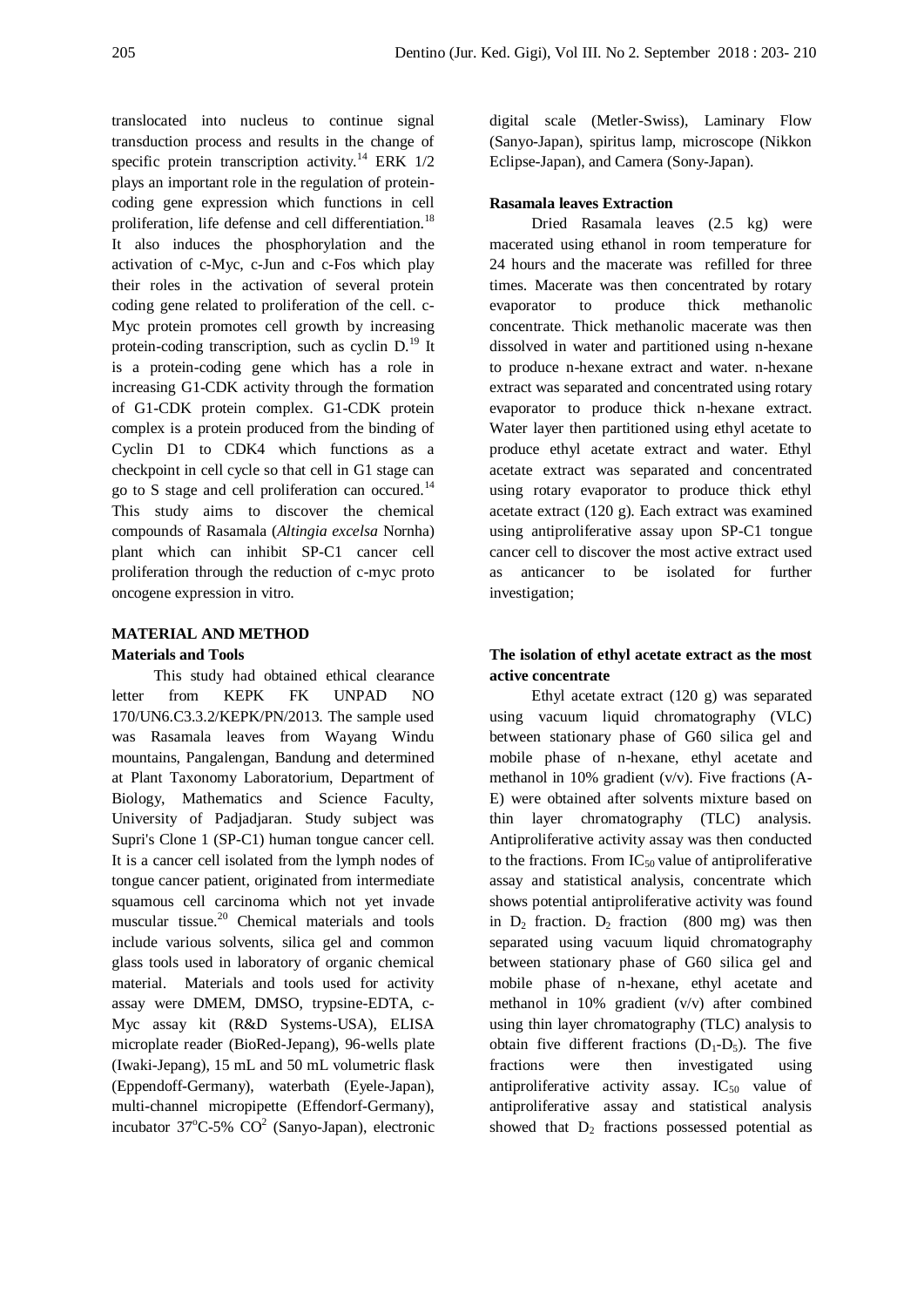antiproliferative agent. D2 Fractions (800 mg) was further separated using gradient column chromatography between stationary phase of silica gel (70-230 mesh) and mobile phase of n-hexane, ethyl acetate, and methanol to obtain five fractions of  $D_{21}$  to  $D_{25}$  and then tested using antiproliferative activity analysis. From  $IC_{50}$  value of antiproliferative assay analysis, it was obtained that Fraction  $D_{22}$  and  $D_{24}$  has antiproliferative potential.  $D_{22}$  fraction (600 mg) was further separated using column cromatography (CC) between stationary phase of silica gel (70-230 mesh) and mobile phase of n-hexane:acetone (7:3) to obtain an amorphous solid and further recrystallized using the mixture of benzene:methanol (8:2) to obtain compound 1 in white crystal form  $(7 \text{ mg})$ .  $D_{24}$  fraction  $(250 \text{ mg})$ was further separated using column chromatography (CC) between stationary phase of silica gel (70-230 mesh) and mobile phase of nhexane:acetone (7:3) to obtain three fractions of  $D_{241}$  to  $D_{243}$  which then tested using antiproliferative activity assay.  $IC_{50}$  value of antiproliferative activity analysis showed that  $D_{243}$ fraction has potential as antiproliferative agent.  $D_{243}$  fraction was further separated using column chromatography (CC) between stationary phase of silica gel (70-230 mesh) and mobile phase of nhexane:acetone (7:3) to produce amorphous solid and recrystallized using the mixture of benzene:methanol (8:2) to obtain compound 2 in white crystal form (6 mg).

### **Structure Determination of Compound 1 and 2**

Physical structures comprised of colour and melting point of isolated compound were determined. Compound chemical structures were determined using spectroscopy data represented in UV, infared (IR), core magnetic resonance (CMR) and spectra data comparison based on literature.<sup>21</sup>

### **SP-C1 Tongue Cancer Cell Propagation**

SP-C1 tongue cancer cell tissue was inserted into Flash (Falcon, USA) contained DMEM. The flash was then added with 10% Fetal Bovine Serum (FBS, morregate, Biotech, Australia) and 5 ml Fungizone liquid (Gibco, USA). Cancer cell was propagated inside the flash and incubated in 95% humidity and 5%  $CO<sup>2</sup>$  at 37°C temperature for 24 hours. DMEM should be renewed every 4-5 days until the number of cancer cells could be harvested.

When the flash was overfilled by numerous numbers of cancer cell (can be observed under microscope), medium was then aspirated and washed using 5 ml sterile PBS for 1 minute and then aspirated once again before the following procedure. Trypsin-EDTA 0.25% liquid was inserted for 1 ml in each petri disc and then incubated at 37°C temperature for 5 minutes. Cells were given RPMI to stop EDTA. All cells were harvested and put into 20 ml conical tube. Cells were taken using pipette and inserted inside haemocytometer to count the number of cell per plate.

## **Antiproliferative Activity Assay MTT Assay**

5 plates with 96 wells were prepared for MTT assay after 24 hours. Each plate was propagated with  $1 \times 10^4$  cells/wells of SP-C1 tongue cancer cell and then added with 100 uL DMEM (Dulbelco's Modified Eagle Medium) in accordance with compound concentration. All cells were then incubated at  $37^{\circ}$ C temperature for 24 hours. Each 96 wells were added with 15 µL MTT after 24 hours. Medium was incubated at  $37^{\circ}$ C temperature for 4 hours. The solvent was disposed and then filled with 100 µL isopropanol liquid. The medium was shaken for 10-15 minutes until the liquid mixed homogenously. 96-wells plate was measured with Bio-Rad Microplate Reader with 540 nm wavelength. Compound with  $IC_{50} < 4$ µg/mL is identified as a potential anticancer agent.

### **c-Myc Expression Assay**

c-Myc expression assay was conducted using western blotting method. It is a transferring process of resulted protein from electrophoresisoriginated gel to membrane and used for protein detection on tissue sample. The result of electrophoresis antigen was then transferred to nitrocellulose membrane with electrical current assistance. Antigen attached on the membrane will be detected by antibody from the sample. Separated bands can be detected by the presence of color on the membrane. Brighter result showed the protein expression, while darker result showed the presence of suppression in c-myc expression. Western blot was widely used to determine and identify the size of the investigated antigen and antibody. The sample could obtain positive result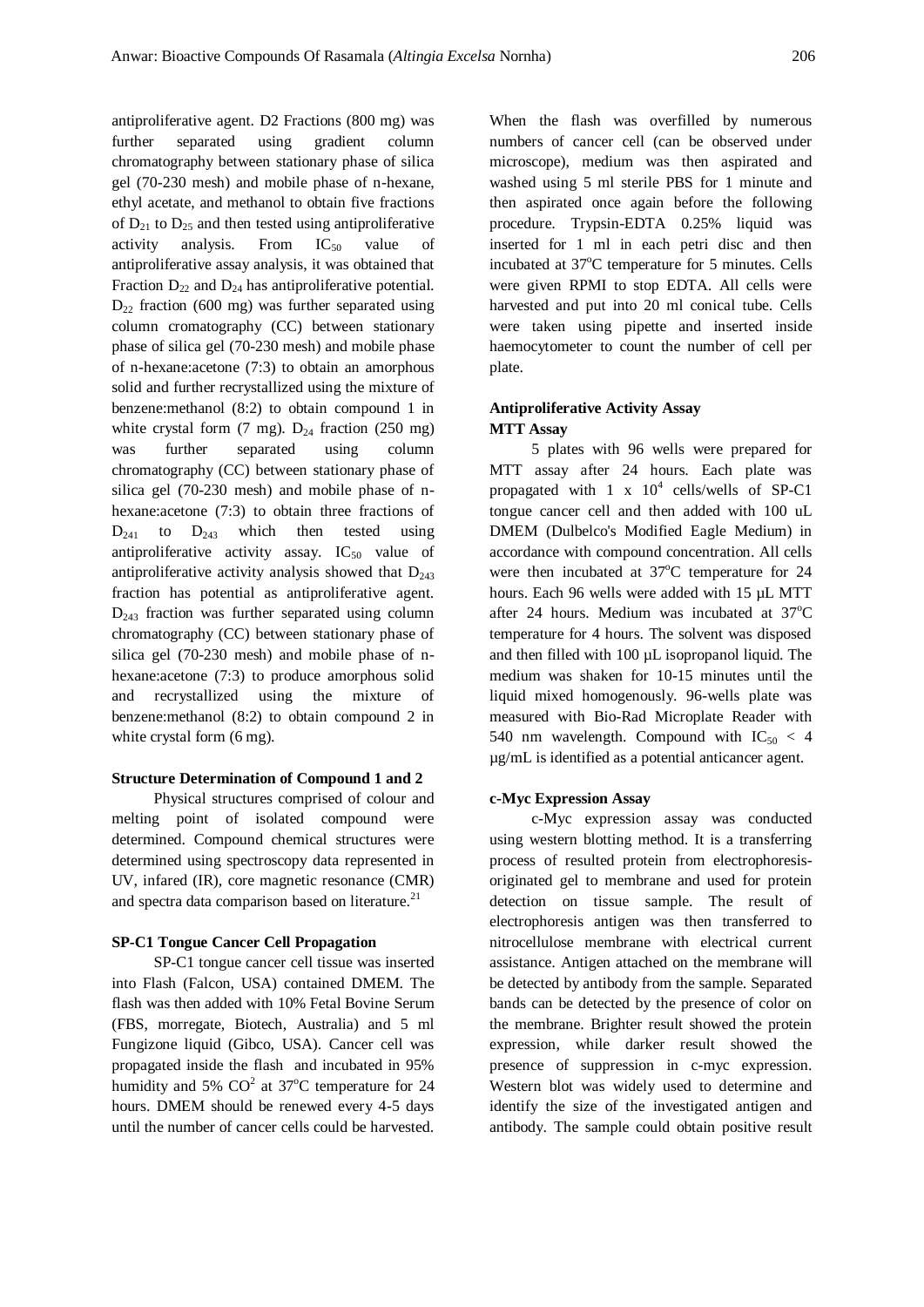because it was a test used to detect protein of specific tested cell only. The sample would obtain a positive result if specific band appeared in accordance to its antigen.

## **RESULT**

The antiproliferative assay showed ethyl acetate extract as the most active concentrate (Table 1), which then proceeded for the isolation process. Guided by antiproliferative assay for each extract and fraction, the isolation procedure was conducted using separating and refining method until two bioactive compounds were obtained.

#### **Compound 1**

White crystal, t.l. 277-279 °C, UV (MeOH)  $λ_{\text{maks}}$  nm: 257 dan 377 nm, (MeOH/AlCl<sub>3</sub>)  $λ_{\text{maks}}$  nm 268 dan 349 nm; IR (KBr) *vmaks* 3427, 1640, 1066 dan 800-700 cm<sup>-1</sup>; <sup>1</sup>H-NMR (aseton- $d_6$ , 500 MHz) δH (ppm):6,26 (1H; *d*; 2,6 Hz, H-6), 6,52 (1H; *d*; 1,95 Hz, H-8), 8,16 (1H; *d*;9,1 Hz, H-2"), 7,02 (1H; *d*;9,05 Hz, H-3"), 7,02 (1H; *d*;9,05 Hz, H-5"), 8,16 (1H;  $d$ ;9,1 Hz, H-6'). <sup>13</sup>C-NMR (aseton- $d_6$ , 125 MHz)  $\delta$ <sub>C</sub> ppm: 147,0 (C-2), 176,6 (C-4), 160,2 (C-5), 99,1 (C-6), 165,1 (C7), 94,5 (C-8), 123,3 (C-1"), 129,1 (C-2"), 115,1 (C-3"), 158,9 (C-4"), 115,1 (C-5"), dan 130,5 (C-6"). TOF MS ES<sup>+</sup>*m/z* [M-H]- 285,29,  $[M]^+$  286,29,  $C_{15}H_{10}O_6$  count was,  $m/z$ 286,29.

### **Structure of Compound 1**

Compound 1 obtained as white crystal with melting point at  $277-179^{\circ}$ C. UV spectrum showed particular band absorption for flavonoid compound at  $\lambda$  363,5 nm (band I) from sinamoil band. Other band absorption appeared at  $\lambda$  266,5 nm (band II) which showed the presence of  $\pi$ - $\pi$ <sup>\*</sup> transition from benzoyl band. IR spectrum using KBr plate showed the presence of -OH group which observed at  $v_{\text{max}}$ 3426,7 cm<sup>-1</sup>. It is strengthened by the presence of C-O range at  $v_{\text{max}}$  1019,6 cm<sup>-1</sup>. Compound 1 also contained carbonyl group which manifested by the absorption at  $v_{\text{max}}$ 1656,5 cm<sup>-1</sup>. <sup>13</sup>C NMR spectrum showed the presence of 15 carbons signal. Based on DEPT 135 data, these 15 groups comprised of six sp2 metins which resonated at the area of  $\delta_{\rm C}$ 94,5 – 145 ppm, six oxygenated sp2 quartener carbons which resonated at weak area  $\delta$ <sub>C</sub> 165 ppm, one carbonyl group resonated at  $\delta$ <sub>C</sub> 176,6 ppm, and

two sp2 quartener carbons. This resembles the flavon frame. The presence of flavon frame is also supported by  ${}^{1}H$  NMR spectrum.  ${}^{1}H$  NMR spectrum showed the presence of two equivalent protons H-2', H-6' ( $\delta_H$  8,16 ppm, d,  $J = 9.1$  Hz) which ortho bind with two protons H-3', H-5'  $(\delta_{\text{H}})$ 7,02 ppm,  $dJ = 9.1$  Hz) at B ring. This showed phenyl group with para substitution at B ring. Furthermore, there is also the presence of two protons in meta coupling ( $({\delta}_{H}$  6,26 ppm, d, *J* = 2,6 Hz, H-6) and ( $_H$  6,52 ppm, d,  $J = 2,6$  Hz, H-8) on A ring. -OH grup position was arranged based on proton coupling pattern of two benzenes group. Carbonyl group resonance at C-4 depend on hydrogen bonding formed between this group and OH group. The presence of OH group at C-5 cause chemical shifting for deshielded C-4, range at  $\delta$ <sub>C</sub>182 ppm. If there is OH group at C-3 next to OH group at C-5, the resonance for C-4 will range between  $\delta$ <sub>C</sub> 171 – 173 ppm which indicate the presence of OH group at C-3. Thus, it can be observed in compound 1 that OH group was bound at C-3, C-5, C-7, and C-4' (Guvenalp *and* Demirezer, 2005). Based on above spectroscopy data, compound 1 was identified as 3,5,7 trihidroxy-2-2(4hydroxyphenyl)-4*H*-chromen-4-on or 3,4",5,7 tertrahydroxyflavon or mostly known as kaempferol (Figure 1).

### **Compound 2**

White krystal. t.l. 315-317 °C, UV (MeOH) λmaks nm 243, 327 dan 424; IR (KBr) *vmaks* 3413, 1606, 1494, 1082 dan 1051 cm<sup>-1</sup>; <sup>1</sup>H-NMR  $(CD_3OD, 500 MHz) \delta_H (ppm)$ : 6,26 (1H; *d*; 1,95Hz, H-6), 6,52 (1H; *d*; 1,95Hz, H-8), 7,83 (1H; *d*; 1,95Hz, H-2"), 7,00 (1H; *d*; 8,45Hz, H-5"), 7,70 (1H; *dd*; 1,95; 8,45Hz, H-6'). <sup>13</sup>C-NMR (aseton- $d_6$ , 125 MHz) δ<sub>C</sub> ppm: 146,9 (C-2), 136,8 (C-3), 176,6 (C-4), 162,4 (C-5), 99,3 (C-6), 165,0 (C-7), 94,5 (C-8), 157,8 (C-9), 104,2 (C-10), 123,8 (C-1"), 116,4 (C-2"), 145,9 (C-3"), 148,4 (C-4") dan 115,8 (C-5") . TOF MS ES<sup>+</sup>*m/z* [M-H]- 300,9638,  $C_{15}H_{10}O_7$  count was,  $m/z$  302.

## **Structure of Compound 2**

Compound 2 obtained as white crystal with melting point at  $315-317^{\circ}$ C. UV spectrum of this compound showed three particular bands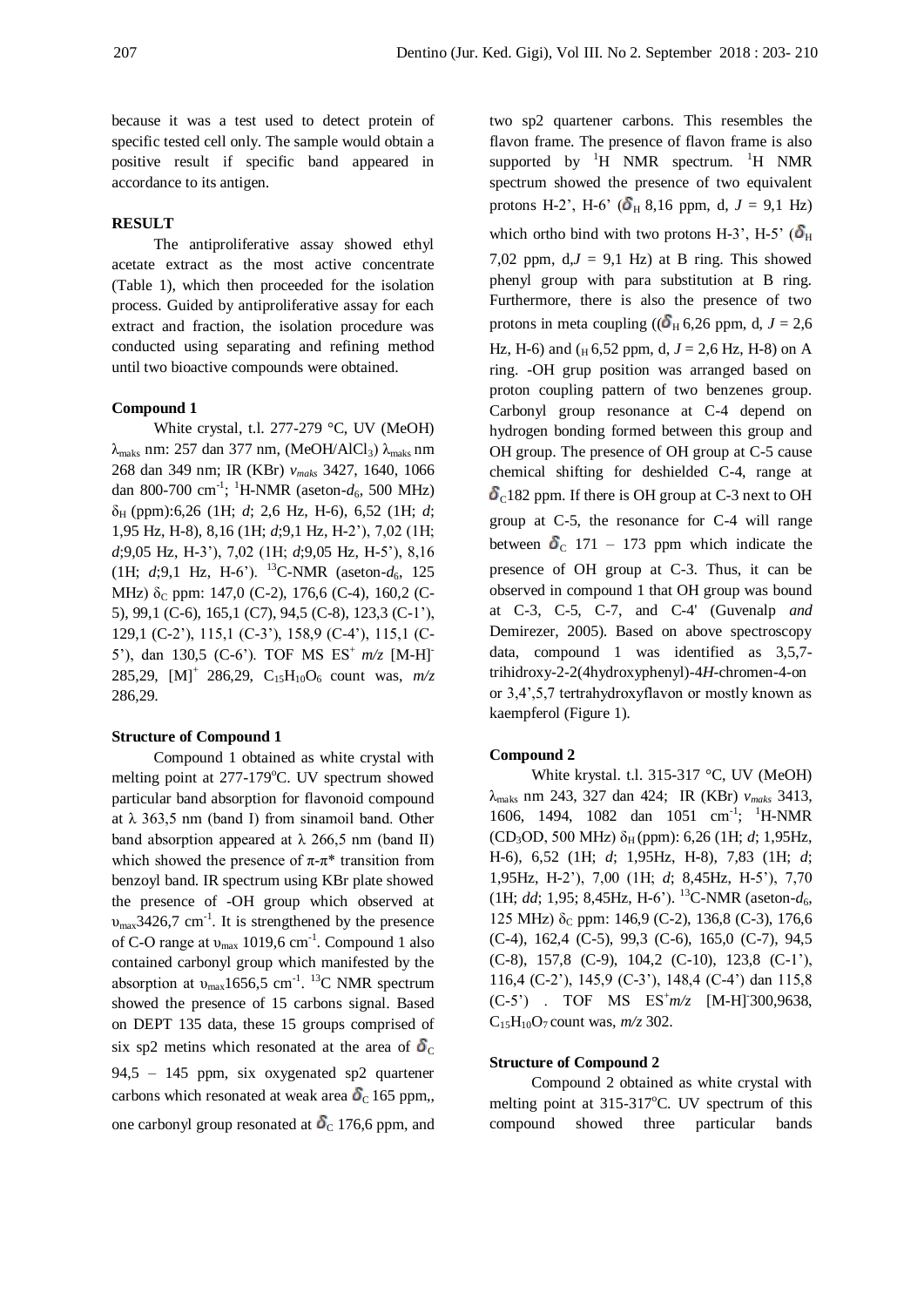absorption at  $\lambda$  243, 327, and 424 nm. Absorption at  $\lambda$  266,5 nm showed the presence of n- $\pi^*$ transition from carbonyl band (band R). IR spectrum of these compounds showed the presence of -OH group,  $C = C$  double bonding and carbonyl group. <sup>13</sup>C NMR spectrum showed the presence of 15 carbons signal. Based on DEPT 135 data, these 15 groups comprised of five sp2 metins which resonated at the area of  $\delta$ <sub>C</sub> 94,5 – 120 ppm, seven oxygenated sp2 quartener carbons which resonated at weak area  $\delta$ <sub>C</sub> 165 ppm, one carbonyl group resonated at  $\delta$ <sub>C</sub> 177,3 ppm and two sp2 quartener carbons. This resembles the flavon frame. Based on <sup>1</sup>HNMR spectrum, there were three aromatic protons signal which showed the presence of ABX system at  $\delta_H$ 7,83 ppm (<sup>1</sup>H, d, J = 1,95 Hz);  $\delta_{\rm H}$ 7,70ppm (<sup>1</sup>H, dd, J = 1,95; 8,45 Hz), dan  $\delta_{\rm H}$ 7,00 ppm (<sup>1</sup>H, d, J = 8,45 Hz). Proton at  $\delta_{\rm H}$ 7,70 and 7,00 ppm have J value equals to 8,45 Hz by ortho coupling, while proton at  $\delta_H$ 7,83 and 7,70 ppm has J value  $= 1.95$  Hz by meta coupling. These three protons form trisubstitution benzene which represented B ring in the flavonoid frame (Gurial et al, 2013). Based on spectroscopy data, compound 2 was identified as 3.3',4',5,6 pentahydroxyflavon or quercetin (figure 2).

Compound 1 and 2 were new bioactive compounds identified in Rasamala plant. Compound 1 and 2 were tested for antiproliferative activity (Table 2) and it was obtained that the kaempferol (1) and quercetin (2) had potential as anticancer agent  $(IC_{50}$  0,72 and 0,70 ug/mL). Kaempferol and quercetine as potential compounds for anticancer agent were then tested upon c-myc oncogene. It was showed that there was a reduction of c-myc expression in SP-C1 tongue cancer cell which given kaempferol and quercetion treatments compared to control. Complete results can be seen at figure 3.

Table 1.  $IC_{50}$  value of various Rasamala leaves

| extract.       |              |  |  |  |
|----------------|--------------|--|--|--|
| <b>Ekstrak</b> | $IC_{50}$    |  |  |  |
|                | $(\mu g/mL)$ |  |  |  |
| Methanol       | 75,41        |  |  |  |
| $n$ -hexane    | 44,85        |  |  |  |
| ethyl          | 12,85        |  |  |  |
| acetate        |              |  |  |  |
| Water          | 18,02        |  |  |  |



Figure 1. The structure of Kaempferol compound



Figure 2. The structure of Quercetin compound

Table 2. IC<sub>50</sub> value of Compound 1-2 on SP-

| C1tongue cancer cell                              |   |   |               |                   |               |  |  |
|---------------------------------------------------|---|---|---------------|-------------------|---------------|--|--|
| Compound                                          |   |   |               | $IC_{50}$ (µg/mL) |               |  |  |
|                                                   |   |   |               | 0.72              |               |  |  |
| 2                                                 |   |   |               | 0,70              |               |  |  |
|                                                   |   |   |               |                   |               |  |  |
|                                                   |   |   |               |                   |               |  |  |
| 1                                                 | 2 | 3 | 4             | 5                 | 6             |  |  |
|                                                   |   |   |               |                   |               |  |  |
| Figure 3. Western blotting result of SP-C1 cancer |   |   |               |                   |               |  |  |
| cell                                              |   |   |               |                   |               |  |  |
|                                                   |   |   |               |                   |               |  |  |
| 1:Control                                         |   |   |               |                   |               |  |  |
| 5 : Quercetin $0,39 \mu g/mL$                     |   |   |               |                   |               |  |  |
| 2 : Kaempferol $0,39\mu g/mL$                     |   |   | 6 : Quercetin |                   |               |  |  |
| $0,78 \mu g/mL$                                   |   |   |               |                   |               |  |  |
| $3:$ Kaempferol 0,78 µg/mL                        |   |   |               |                   | 7 : Quercetin |  |  |
| $1,56 \mu g/mL$                                   |   |   |               |                   |               |  |  |
| 4 : Kaempferol $1,56 \mu g/mL$                    |   |   |               |                   |               |  |  |

#### **DISCUSSION**

Kaempferol and quercetin are compounds which classified in flavonoid group found in various plants. Several anticancer activities of kaempferol and quercetin has been reported. A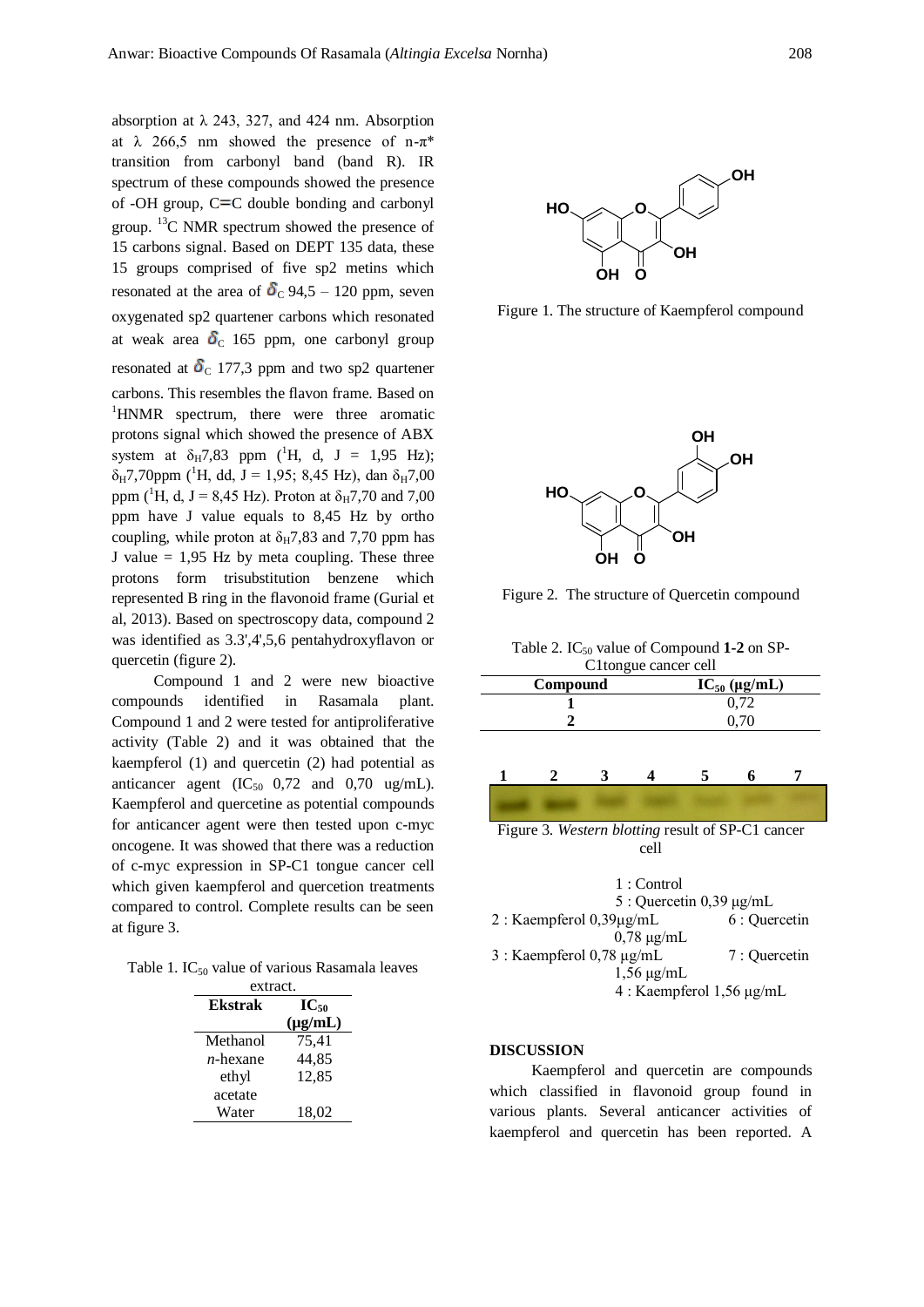study conducted on EJ human bladder cancer cell showed antiproliferative activity up to 50% in the concentration of 38,1  $\mu$ M and 20  $\mu$ M.<sup>22</sup> Other study on PC-12 cancer cell showed that kaempferol can reduce cell growth up to 50% at 20 µM concentration. $^{23}$  A study about quercetin on HCT-116 cell showed antiproliferative activity of quercetin to inhibit up to 50% cell growth at 40 µM concentration.<sup>21</sup> Other study conducted on HeLa cancer cell showed quercetin can inhibit cancer cell growth with  $IC_{50}$  value at 13,2  $\mu$ M concentration and NIH-13 cancer cell at 15,5  $\mu$ M concentration.<sup>24</sup>

Kaempferol and quercetin can inhibit the proliferation of SP-C1 tongue cancer cell through the presence of hydrogen binding between carbonyl group at C4 atom and hydroxyl group at C5 atom which bind with ser 112 at c-Raf protein. It is known that c-Raf has phosphorylating activity or the ability to contribute in MEK1/2 activation. The inhibition of c-Raf induced by the presence of kaempferol/quercetin will result in MEK1/2 pathway inactivation. The inhibition of ERK1/2 activation will lead to the supression of c-myc expression. This will induce the inactivation of cyclin D-CDK4 binding which is important in cell cycle and resulted in the reduction of cell proliferation. This is supported by a study which stated that hydrogen bind occurred between carbonyl group at C4 atom and hydroxyl group at C5 atom to bind 112 amino acid series presented in Raf protein. Other study concluded that hydroxyl group at C5 atom and carbonyl group at C4 atom affecting cancer cell proliferation via cyclin-CDK inhibition.<sup>25</sup>

Quercetin cytotoxic activity is higher than kaempferol based on  $IC_{50}$  value. It is caused by the property of quercetin which is more hydrophobic compared to kaempferol. RAS binding with ATP will activate MAPK cell proliferation pathway. RAS-ATP binding occurred in ATP hydrophobic side. Other conducted study stated that hydrophobic interaction in the occurrence of ATP and RAS binding can be intercepted by quercetin which has hydrophobic properties. $17$  This increase an assumption that quercetin was firstly bind ATP which lead to RAS inactivation so that MAPK cell proliferation pathway become inactivated.

In this study, it can be obtained that kaempferol and quercetin can suppress the expression of c-myc compared to control group.

Kaempferol/quercetin is hypothesized to be able to bind with FGFR2 on SP-C1cancer cell. FGFR2 receptor on SP-C1 cancer cell is fathomed to experience mutation. FGFR2 mutation is known to cause the loss of FGFR2 binding specificity upon FGF2 ligand and increase FGFR2 binding sensitivity upon non-FGF2 compound. The loss of specificity and the increase of sensitivity of FGFR2 on SP-C1 cell upon non-FGF2 compound is suspected to cause FGFR2 to bind with kaempferol and quercetin so FGF ligand cannot bind to its receptor. The inhibition of FGF and FGFR2 binding cause the inhibition of receptor signal to be received by Ras monomeric G protein which is one of the most activated protein in the presence of external stimulus from the cell. Ras GTP unable to directly interact with several of effectors protein, including Raf protein isoform. Inactivated Raf protein unable to phosphorylate MEK1 and or MEK2. MEK1/2 protein is further inhibited for ERK1/2 activation specifically. The inhibition of ERK1/2 activation by MEK1/2 also can affect transcription factors presented in nucleus to regulate genes expression which contribute in cell proliferation. The inhibition of MAPK pathway by kaempferol/quercetin is suspected to cause phosphorylation of ERK1/2 inhibition so that cmyc expression can be suppressed. c-Myc transcription factor is known to have a role in the increase of cyclin D and cyclin E transcription. These transcription factors will increase G1-CDK (cyclin D1-CDK4) activity and G1/S-CDK (cyclin E-CDK6) in inducing cell to enter S phase in cell cycle. If c-Myc is suppressed by kaempferol and quercetin, the elevation of G1-CDK activity will not occurred. Cell cycle can be stopped in this phase so that the cell can continue to differentiate. The suppression of c-myc expression resulted in cell proliferation reduction.<sup>17</sup> It can be concluded from this study that bioactive compounds from Rasamala leaves are comprised of kaempferol (1) and quercetin (2) which possess an activity as SP-C1 tongue cancer cell proliferation inhibitor by reducing c-myc proto oncogene expression.

## **ACKNOWLEDGEMENT**

We would like to express our biggest gratitude to the Director of Indonesia Endowment Fund for Education from Republic of Indonesia's Ministry of Finance which funding this research.